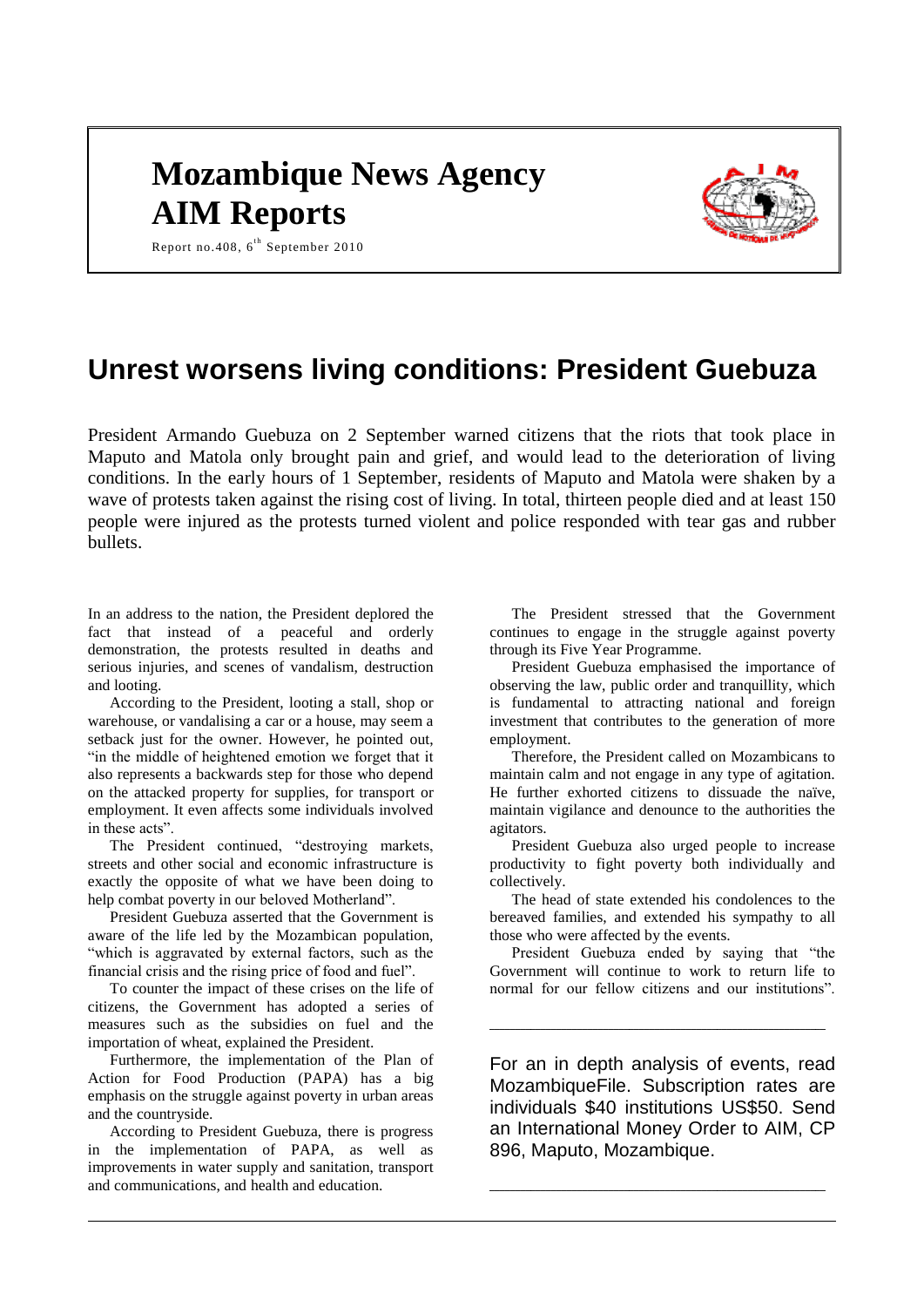# **Life returning to normal after riots**

Life has begun to return to normal after serious rioting hit the cities of Maputo and Matola on the first two days of September. Unrest also took place on a smaller scale in Beira and Chimoio. The death toll stands at thirteen, with over one hundred and fifty people injured.

Schools reopened on 6 September after a three-day closure, and in central Maputo traffic was flowing normally. Shops and banks opened at the usual time, and the privately owned minibuses known as "chapas" were back in full service.

According to a report in the newsletter "Mediafax", the government has ordered troops to support the police in their patrols of the city, particularly at the key points in the unrest. These include public transport terminals and city markets. The soldiers have also helped in the clean-up operations, removing the remains of the barricades thrown up by the rioters.

"Mediafax" remarked that the government ought to have called on the defence and security forces immediately after mobile phone text messages began circulating, calling for protests against food price rises on 1 September. Instead, "up to four hours after the start of the disturbances in several places, prone by their very nature to acts of vandalism, there was not a single law and order officer present, which created the conditions for the demonstrations to degenerate into looting, pillage and theft".

The number of people arrested in connection with the riots has risen to 150, following the detention of eight individuals involved in attempts on 3 September to set up barricades of burning tyres in parts of Matola.

The Maputo daily "Noticias" reported that rioting and looting on 3 September in the central city of Chimoio led to the destruction of 160 stalls in the Francisco Manyanga informal market.

The spokesperson for the Manica Provincial Police Command, Belmiro Mutatiwa, said that the police are continuing to make arrests as they look for the ringleaders of the disturbances.

#### **Renamo members arrested in Nampula**

The police have arrested six people in Nampula city, accusing them of mobilising people for demonstrations against food price rises. However, the detainees claim that they were simply planning a meeting to elect a local official of the main opposition party, Renamo.

According to the newsletter "Mediafax", three are Renamo members - including the Renamo secretary and head of mobilization and propaganda in the Nampula neighbourhood of Natikiri, Antonio Namarocolo and Williamo Namele.

Asked to explain the arrests, the Nampula provincial police spokesperson, Inacio Dina, insisted that the group had been plotting "disturbances of public order and tranquillity".

#### **Cost of riots to energy sector**

The rioting in Maputo and the neighbouring city of Matola caused losses estimated at 15 million meticais (about \$411,000) to the Mozambican electricity company, EDM, and to fuel distributors, according to Energy Minister Salvador Namburete.

According to Namburete the rioters vandalised EDM branches, transformer posts and vehicles, and tore down electricity cables. Two petrol stations were looted, one of which was set on fire.

As for the recent increase in the price of electricity, supposedly one of the causes of the riots, Namburete said the increase was justified by the high costs of producing electricity and the need to recover the investments made by EDM in rural electrification. He pointed out that electrifying the rural districts is costing around 3.5 billion meticais (about \$96 million) a year.

Furthermore, the construction of a new power line from Tete province to Maputo will cost \$1.8 billion. The current line from the Cahora Bassa dam in Tete goes to South Africa (the major purchaser of Cahora Bassa power). The power that EDM imports from South Africa to supply southern Mozambique is counted as Cahora Bassa power, but is transported along a line belonging to the South African electricity company, Eskom, for which EDM pays a rental.

"Cahora Bassa will only truly be ours once we have made the \$1.8 billion investment in the Tete-Maputo line", Namburete stressed. This was a top priority, he said, and one purpose of the price increase was to raise money for this investment.

Namburete added that electricity remains cheaper than in some other southern African countries.

According to Minister of Industry and Trade Antonio Fernando, rioters wrecked 13 buses belonging to the Maputo bus company, TPM. A calculation of how many people fit into a TPM bus and how many trips each bus makes per day, shows that the riots deprived 23,400 passengers a day of the cheapest form of transport in the city, forcing them to use the more expensive, privately owned minibuses, known as "chapas".

The riots forced the suspension of rail services in Maputo for two days, and Fernando put the costs of this stoppage at \$500,000.

He added that the destruction of shops, warehouses and other establishments has meant the loss of around 4,000 jobs, directly affecting around 20,000 people.

Where shops were destroyed, local people would have to travel further to make their purchases. Thus what was supposed to be a protest against the cost of living "in reality has only complicated matters still further", said Fernando.

As for the price of bread, another alleged trigger to the riots, Fernando stressed that the government is already indirectly subsidizing bread, through scrapping import duties and Value Added Tax (VAT) on wheat and flour – which represents \$46 million in taxes per year that the treasury was not receiving.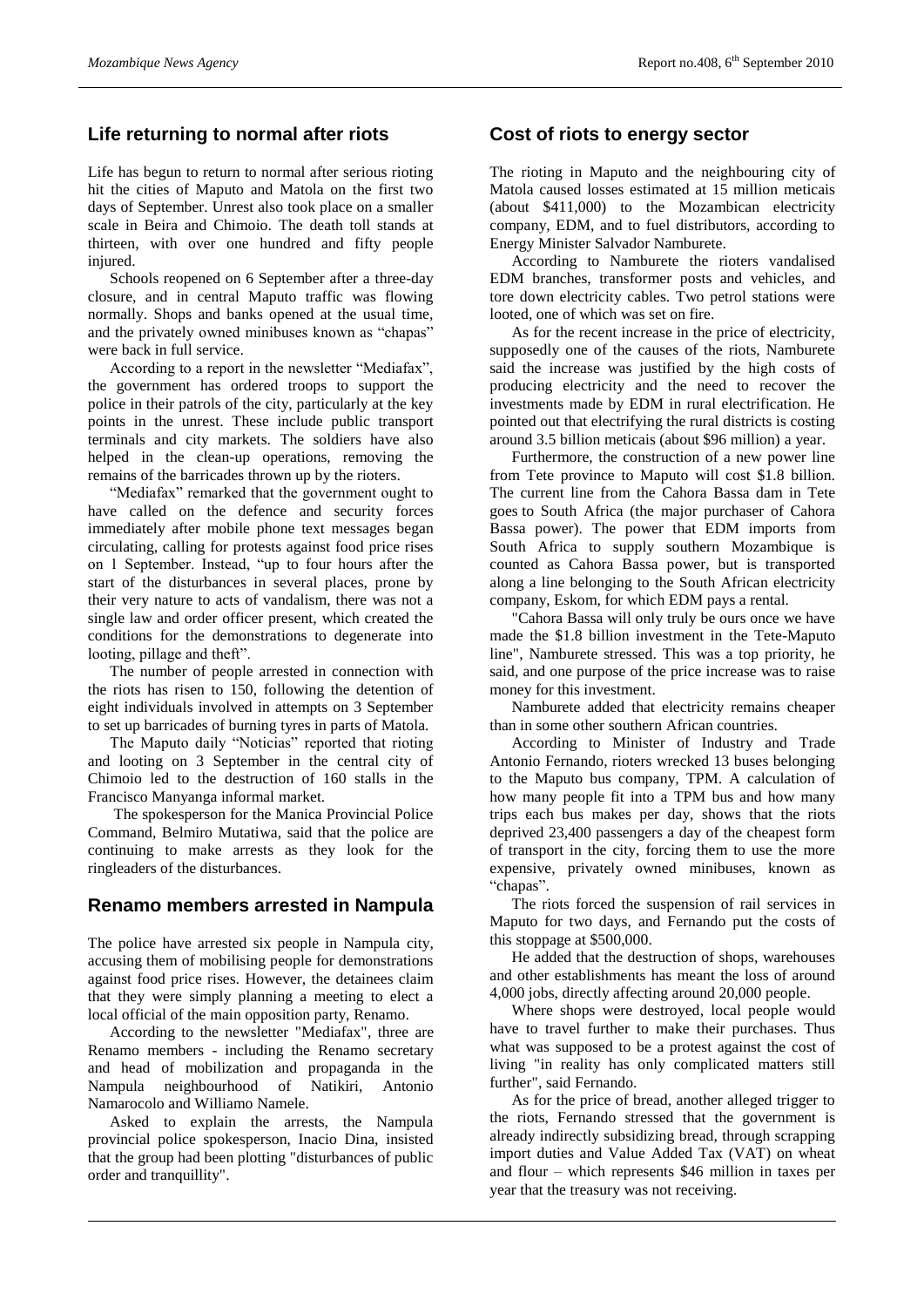# **Demobilised soldiers leader acquitted**

The leader of the National Forum of Demobilised Soldiers, Herminio dos Santos, on 30 August was acquitted by the Machava Judicial Court in Maputo of charges of disobeying a police subpoena and issuing threats against the State.

According to the judge in the case, Maria Laura Karlsen, it was clear to the court that Herminio dos Santos did not disobey the police because he had not received a summons. Furthermore, the plan of demobilised soldiers to demonstrate peacefully did not constitute a threat to the State, as the right to demonstrate is guaranteed by the Constitution of the Republic. As a result, the court acquitted the defendant.

Speaking after the acquittal, Herminio dos Santos reiterated the plan of demobilised soldiers to launch national demonstrations beginning in September.

The arrest of dos Santos sought to control and discourage the preparations for a demonstration of former soldiers from the 16-year war in Mozambique.

The organisers wanted to protest against the low pensions received, which are between 500 and 1,300 meticais a month (at current exchange rates, there are about 36.70 meticais to the US dollar).

#### **Chinese business to invest \$13 billion**

A delegation of Chinese business people from Shanghai announced in Maputo on 26 August that they intend to invest \$13 billion in a number of projects in Mozambique over the next five years.

The Mozambican Government and the Chinese investors signed two memorandums of understanding that lay the basis for the implantation of these projects.

The projects include an industrial park and a car assembly plant. Another project is a "China Town", to be built in Catembe municipality across the Maputo Bay from the capital, to accommodate Chinese and Mozambicans.

Speaking during the ceremony, Cao Hongru said, "these two memorandums are the result of the visit of the Mozambican Prime minister, Aires Ali, to China last June, when he invited Chinese businesspeople to invest in Mozambique".

"We will start by investing one billion US dollars. We will definitely reach our goal," stressed Cao Hongru, who is the Chair of the board of the China Tong Jian Investment company in Shanghai.

Direct flights are planned to link Maputo and Shanghai to boost trade and tourism between the two countries. Cao Hongru believes that, with direct flights, over a million Chinese tourists could visit Mozambique annually.

*This is a condensed version of the AIM daily news service – for details contact [aim@aim.org.mz](mailto:aim@aim.org.mz)* \_\_\_\_\_\_\_\_\_\_\_\_\_\_\_\_\_\_\_\_\_\_\_\_\_\_\_\_\_\_\_\_\_\_\_\_\_\_\_\_\_\_\_\_\_\_\_\_\_\_\_\_\_\_\_\_\_\_\_\_\_\_\_\_\_

\_\_\_\_\_\_\_\_\_\_\_\_\_\_\_\_\_\_\_\_\_\_\_\_\_\_\_\_\_\_\_\_\_\_\_\_\_\_\_\_\_\_\_\_\_\_\_\_\_\_\_\_\_\_\_\_\_\_\_\_\_\_\_\_\_

#### **US to donate \$250 million a year to combat AIDS**

The United States government has given a commitment to donate \$250 million each year until 2013 to support the implementation of Mozambique's national strategy against HIV/AIDS.

On 23 August, Foreign Affairs Minister Oldemiro Baloi and the United States Ambassador Leslie Rowe signed an agreement, to create a joint strategic plan for cooperation between the two governments, for an effective response to the "disease of the century". The initiative is part of the President's Emergency Plan for AIDS Relief (PEPFAR), launched by President Barack Obama's predecessor, George W Bush.

Oldemiro Baloi said that the accord is of extreme importance because AIDS is a major cause of mortality in Mozambique.

Baloi said that, in addition to various forms of action in the fight against AIDS, it is also important to consider the psychological aspect in order to stem discrimination and stigma towards people living with HIV.

Ambassador Rowe added that "today is the day to think about our partnership and our shared responsibility to impede the spread of a terrible disease and guarantee that one day people with HIV will not have a reason to lament, but a reason to fight".

#### *UNDP donates \$900,000*

On the same day, Mozambique's Public Service Ministry and the United Nations Development Programme (UNDP) signed an agreement under which UNDP will provide \$900,000 for the fight and prevention of HIV/AIDS in Mozambique.

The funds will be used in the prevention of HIV/AIDS among the country's 170,000 public servants.

This sum is part of the Rapid Results Fund budgeted at \$4.5 million to finance activities for the prevention and fight against HIV/AIDS, which includes the provision of food baskets for people living with the disease.

A survey conducted in 2008 covering 170,000 public servants found that about 32,000 were HIV positive. The same survey showed that about ten thousand employees needed antiretroviral drugs, with the death toll reaching about 1,600 per year.

## **Anadarko strikes oil**

Minister of Mineral Resources Esperanca Bias on 16 August announced that the US oil company Anadarko has found oil deposits in the Rovuma Basin, in the northern province of Cabo Delgado.

Apart from Anadarko there are another three companies prospecting hydrocarbons in the Rovuma Basin, including ENI from Italy, Petronas (Malaysia) and Statoil (Norway).